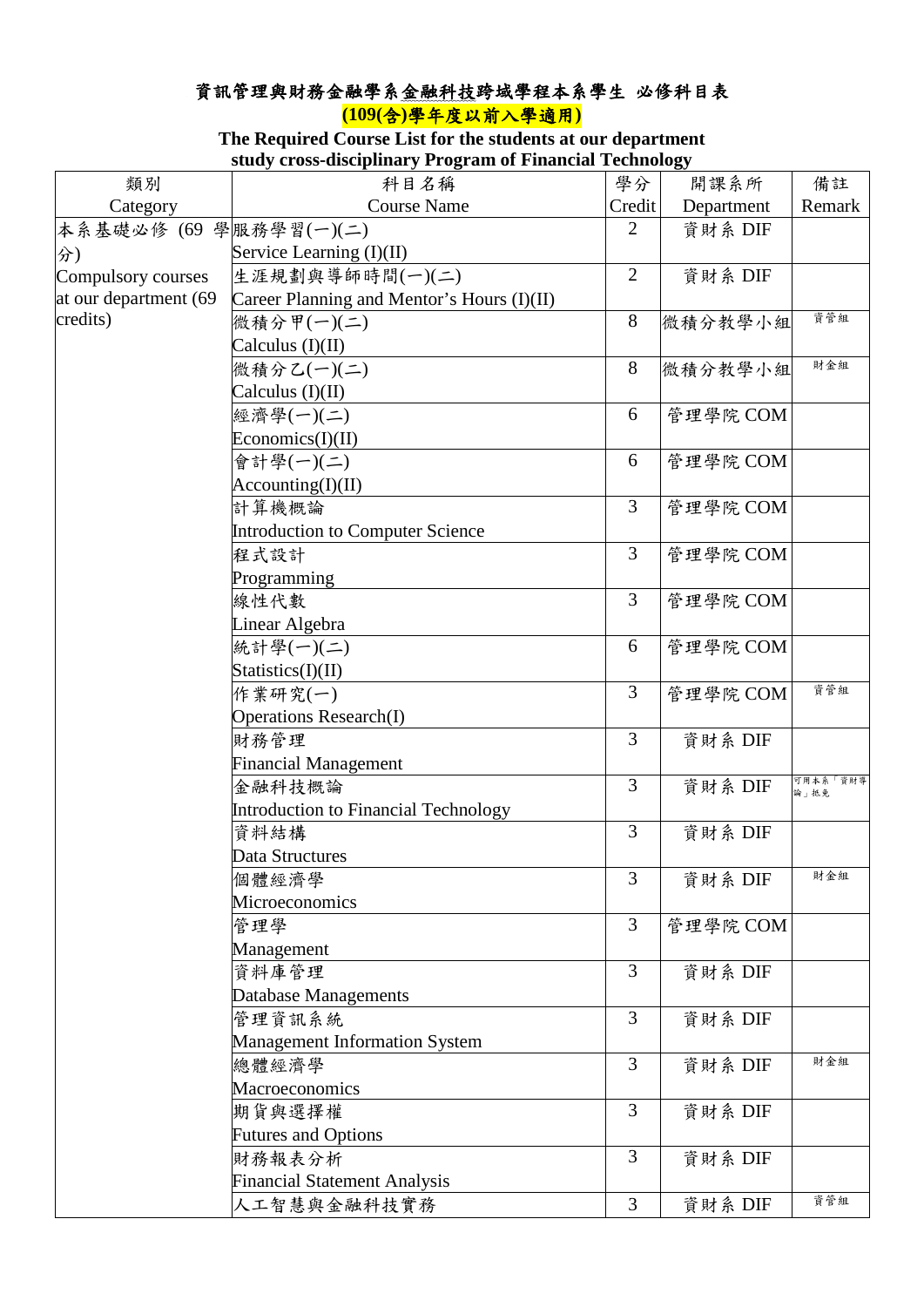|                              | Technology            | Practices of Artificial Intelligence and Financial |                |         |                      |
|------------------------------|-----------------------|----------------------------------------------------|----------------|---------|----------------------|
| 本系專業選修 (6 學                  |                       |                                                    |                | 資財系 DIF |                      |
| 分)                           |                       |                                                    |                |         |                      |
| <b>Elective Professional</b> |                       | 由本系專業選修課程任選2門,且不得與「金                               | 6              |         |                      |
| Courses at our               |                       | 融科技跨域模組選修課程」重複認列學分。                                |                |         |                      |
| department: 6 credits.       |                       |                                                    |                |         |                      |
| 金融科技跨域模組                     | 共同必修                  | 投資學                                                | 3              | 資財系 DIF |                      |
| (31 學分)                      | $(10 \frac{\mu}{2})$  | Investments                                        |                |         |                      |
| Cross-disciplinary           |                       | 金融科技跨領域專題(一)(二)                                    | $\overline{4}$ | 資財系 DIF | 可用本系资訊與財             |
| modules at our               |                       | Compulsory Cross-disciplinary Project (I) (II)     |                |         | 金專題(一)(二)抵           |
| department (31 credits)      | Courses (10)          | 企業講座                                               | 3              | 資財系 DIF |                      |
|                              | cerdits)              | Seminar on Business or                             |                | 資工系 CS  |                      |
| 修畢於畢業證書加註                    |                       | Introduction to Financial                          |                |         |                      |
| 『跨域專長:金融科                    |                       | Technology                                         |                |         |                      |
| 技』                           | 資訊科技                  | 演算法概論*                                             | $\overline{3}$ | 資工系 CS  | 可用本系「演               |
| It could be remarked as      | 模組                    | Introduction to Algorithms                         |                |         | 算法」抵免<br>資工系重要課      |
| "Cross-Disciplinary          | (9學分)                 |                                                    |                |         | 俚揣修制度请参阅<br>亥系學士班修業辦 |
| Specialty: Financial         |                       | 計算機網路概論                                            | 3              | 資工系 CS  | 法。                   |
| Technology" on the           | $(9 \text{ credits})$ |                                                    |                |         |                      |
| diploma after the            |                       | Introduction to Computer<br>Networks               |                |         |                      |
| module curriculum is         |                       | 人工智慧概論                                             | 3              | 資工系 CS  |                      |
| completed.                   |                       | <b>Introduction to Artificial</b>                  |                |         |                      |
|                              |                       | Intelligence                                       |                |         |                      |
|                              |                       | 基礎程式設計                                             | $\theta$       | 資工系 CS  | 認證考試                 |
|                              |                       | <b>Basic Programming</b>                           |                |         |                      |
|                              | 選修                    | 系統分析與設計                                            | 3              | 資財系 DIF |                      |
|                              | (12學分)                | <b>System Analysis and Design</b>                  |                |         |                      |
|                              |                       | 商用資料通訊                                             | 3              | 資財系 DIF |                      |
|                              | Elective              | <b>Business Data Communications</b>                |                |         |                      |
|                              | Courses (12)          | 資訊安全                                               |                | 資財系 DIF |                      |
|                              | credits)              | <b>Information Security</b>                        | 3              |         |                      |
|                              |                       | 資料科學                                               |                | 資財系 DIF |                      |
|                              |                       | Data Science                                       | $\overline{3}$ |         |                      |
|                              |                       | 數理統計                                               | 3              | 資財系 DIF |                      |
|                              |                       | <b>Mathematical Statistics</b>                     |                |         |                      |
|                              |                       | 財務工程導論                                             | 3              | 資財系 DIF |                      |
|                              |                       | <b>Introduction in Financial</b>                   |                |         |                      |
|                              |                       | Engineering                                        |                |         |                      |
|                              |                       | 財務計量經濟學                                            | $\overline{3}$ | 資財系 DIF |                      |
|                              |                       | <b>Financial Econometrics</b>                      |                |         |                      |
|                              |                       | 財務風險管理                                             | $\overline{3}$ | 資財系 DIF |                      |
|                              |                       | <b>Financial Risk Management</b>                   |                |         |                      |
|                              |                       | 貨幣銀行與金融風暴                                          | $\overline{3}$ | 資財系 DIF |                      |
|                              |                       | Money, Banking, and Financial                      |                |         |                      |
|                              |                       | Crisis                                             |                |         |                      |
|                              |                       | 國際財務管理                                             | 3              | 資財系 DIF |                      |
|                              |                       | <b>International Financial</b>                     |                |         |                      |
|                              |                       | Management                                         |                |         |                      |